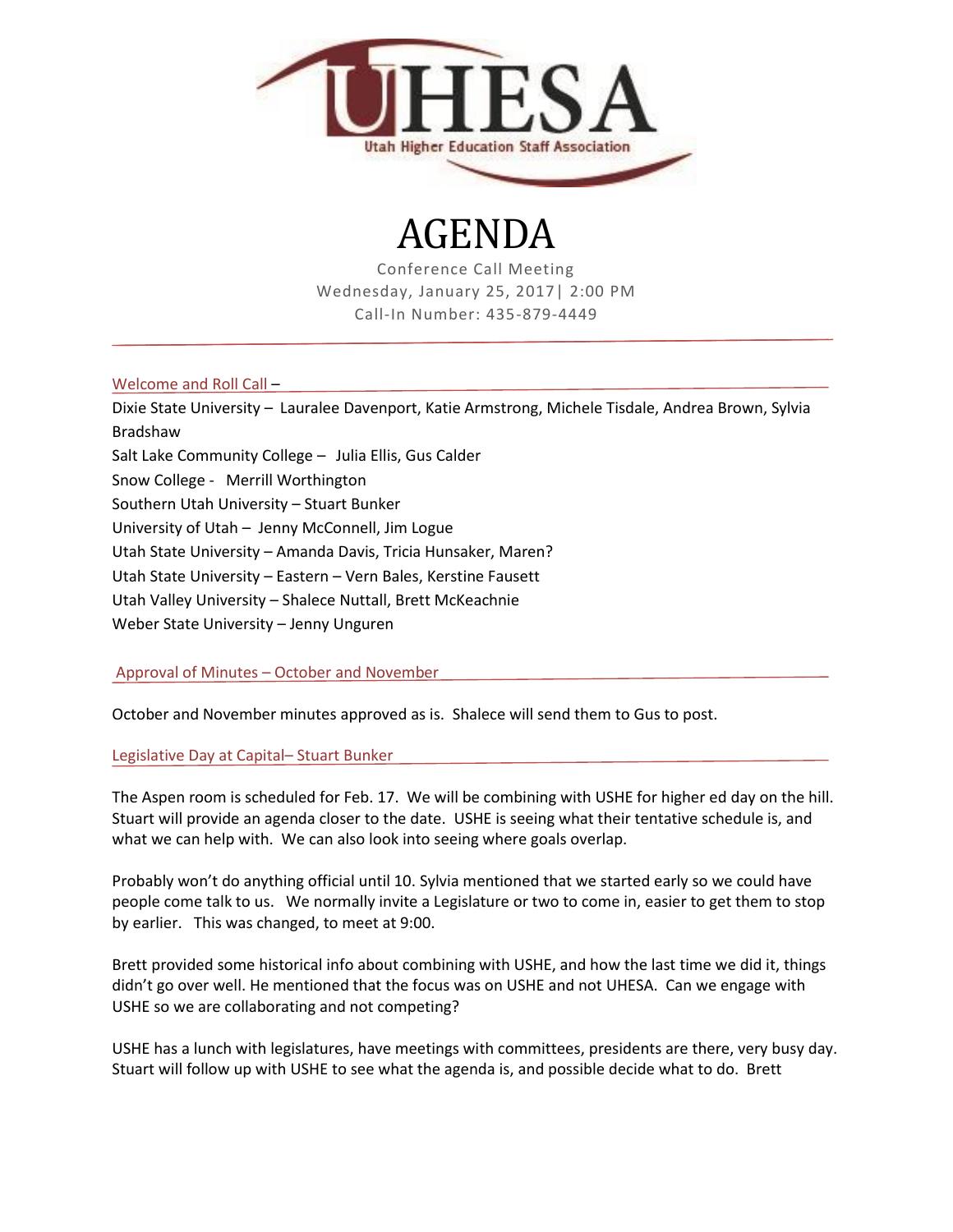mentioned the name of Spencer Jenkins to talk to. Brett mentioned talking with his assistant and can provide that information to Stuart (possibly a cell phone as well).

Jim mentioned that the higher ed commission has met this week already and is worried about meeting so late with them. Stuart will look at getting Evan Vickers to come and meet with us while we are up there.

Stuart and five members from Dixie met with Evan Vickers last week. The meeting went well and was productive. Sylvia suggested asking for an expectation to be at the table, where does USHE see us, and what can we do to support. Key is making contact early.

Stuart feels ok, wondering if we need to switch the date to an earlier day? If we go with USHE we need to temper our expectations, knowing that we won't be able to have as much influence. Also this is later in the session. We can go early.

Jim will talk with his representative to see if there is anything that we need to be aware of. USHE is asking for 3% and other items, but it's more than three times what we normally get. Need to get in early and make that a priority.

Stuart will send items that UHESA needs to be aware of to Andrea and Shalece

#### BFF Committee Report – Sylvia Bradshaw

Functioning! Held a 30-minute meeting before. The committee has representation from Dixie, SLCC, UVU, and University of Utah.

Kevin Springer initiative of first class back at free. Will need to be vetted at each institution and statewide. Out of school 2+ year, 25-64, first 3 credit course free to get their feet wet. Part of requirements would be they would have to fill out FSFSA, mentor, and any other requirements. First class free for the person their first semester back. Each institution would need to talk with and get support. UEN would help disseminate and create media to do it.

We need to have each institution give the BFF committee links to either their institutional rep, or an institutional webpage**.** Call to action-links to whatever you have for the institution. Staff association president and/or committee member. Need to have an institutional presence. No links yet but Gus will work on creating this on the BFF UHESA webpage.

If you can't do a website, if you need help with this, reach out to Sylvia to get the help. The executive committee can work to make sure each institution has a google doc. Sylvia will look into seeing if she can grant access to qualtrics to the Presidents at other institutions, does it send out an automated email?, Julia can ask the expert at her institution to see if some of these things are possible. Best thing would be to create a website to drive people to the website.

Katie mentioned that this could pull away from UHESA agenda. Provide multiple sources to go to UHESA or institution. Provide the same information on UHESA to each webpage, and then add the institutions website and contact there. Sylvia will work on creating a webpage template that we could mirror. BFF Logo and picture, common header, consistent message to put on each website. Will use what is there at UHESA, will find pictures and forward them. Include UEN. Need to add BFF logo to website. Sylvia will send to Gus. Wil also send out pictures and logos to all.

Budget Discussion – Andrea Brown and Vern Bales